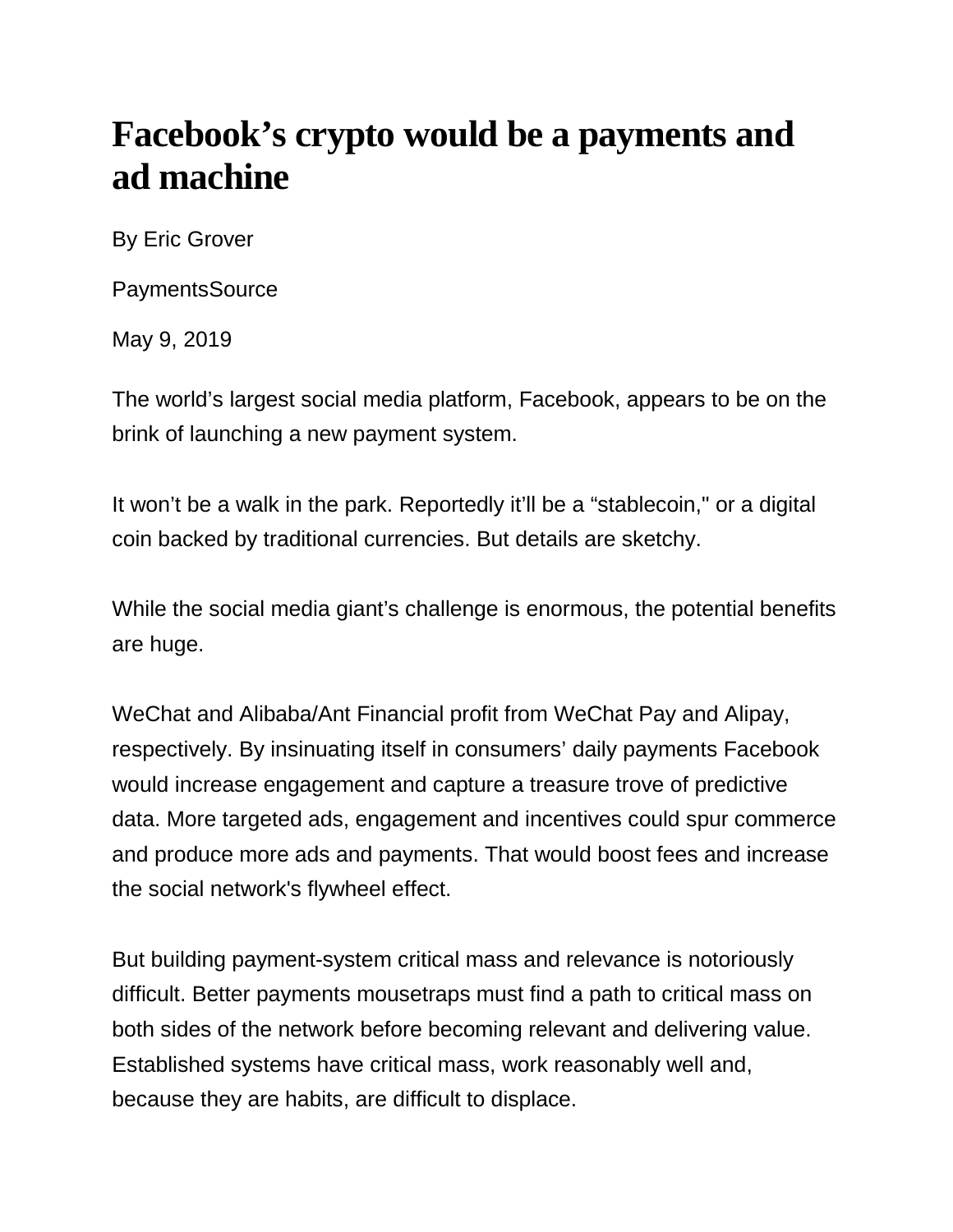The payments graveyard is full of systems that were supposed to be less expensive, more secure or in other respects superior, yet failed to achieve critical mass. That includes Revolution Money, Debitman, PayFair, the Euro Alliance of Payment Schemes, Beenz, Flooz, Simpay, Cardsoft, CurrentC, Cybercoin, First Virtual, Digicash and Mondex. E-Gold and Liberty Dollar ran afoul of U.S. regulators.

And ballyhooed cryptocurrency bitcoin still doesn't have a compelling use case and has performance, support and volatility issues. It also lacks critical mass.

Mastercard and Visa are trusted, a habit for consumers, accepted by 60 million merchants worldwide, and have 2 billion and 3.3 billion cards respectively.

Still, with 2.3 billion monthly active users, Facebook has the reach and resources to give it a go. By using a stablecoin, the social-media platform could reward consumers for watching ads and buying, and encourage merchants to accept the digital currency by discounting processing and advertising fees.

Payments momentum on-platform would spur use in adjacent e-commerce and potentially at the physical point of sale.

To back its digital coins the social media titan reportedly seeks to raise a billion dollars from firms such as Mastercard and Visa and the world's largest payment processor, First Data.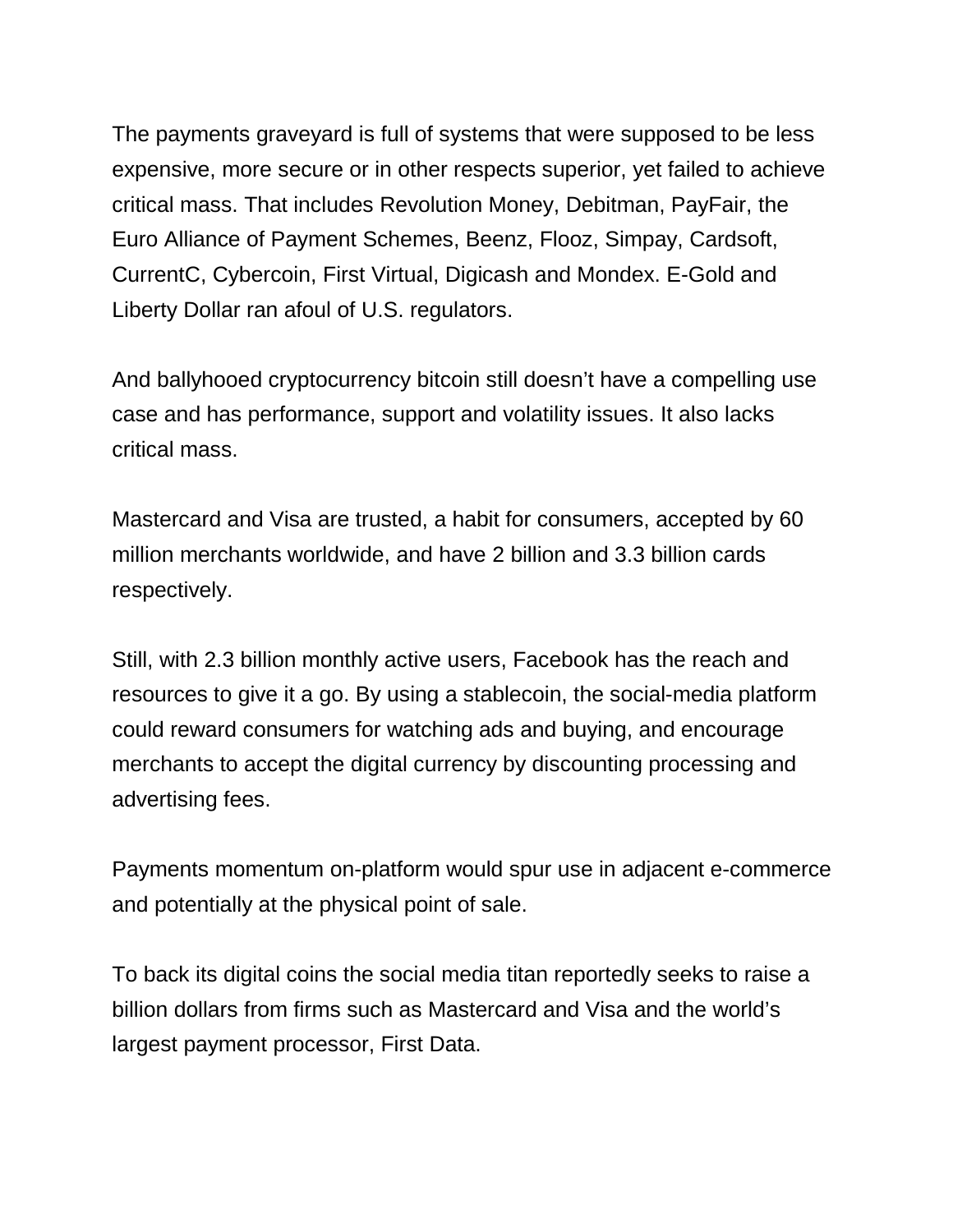That's curious, because a Facebook-managed stablecoin would threaten the payment networks. While in principle cardholders could make Mastercard payments off a stablecoin account, a Facebook payment system, managed centrally or over a distributed digital ledger, would potentially be a formidable competitor.

The reigning payment systems' incumbents are rational self-interested actors. First Data could generate fees providing acceptance. The global payment networks would also have to have to clear upside to support a Facebook-led payments system. Perhaps they would process the digital coins on a white-label basis. Perhaps converting stablecoins to tokenized payment-card credentials, the social media giant would leverage their acceptance networks at the physical point of sale.

Cryptocurrencies have been plagued by extreme valuation volatility, compounding their challenge to draw adoption. A digital coin backed by fiat currencies like the dollar and euro should be relatively stable compared with bitcoin and XRP. It could operate like a currency board or like traditional banknotes.

Speculation is that Facebook's stablecoin would be supported on a distributed digital ledger. Consumers and merchants, however, don't give a whit about the underlying network and processing architecture of payments they use. What matters is trust, network scale, convenience, speed, and holistic benefits and costs.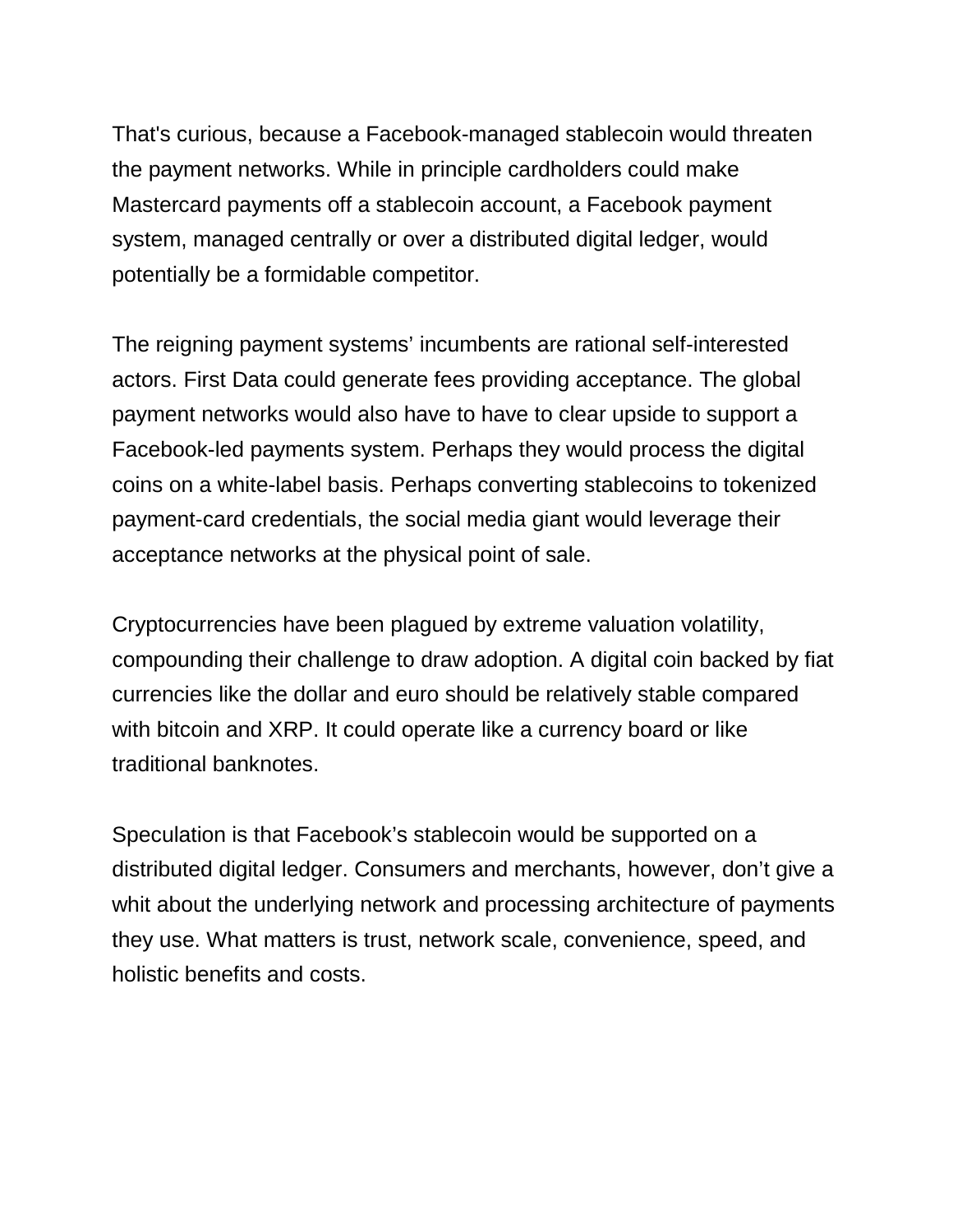At a minimum, a new payment system with global reach would force established networks to up their games and be good for consumers and merchants.

Eric Grover is principal at Intrepid Ventures, a corporate development and strategy consultancy.

Cardholders on both sides of the Atlantic would benefit if EU and U.S. policymakers permitted competing networks, processors and financial institutions to price as they see fit.

But if the European Commission is bent on curbing fees non-EEA issuers earn, it should at least demonstrate its virtue by similarly limiting fees EEA issuers earn from beyond its domain.

Normally regulators are reluctant to intervene with cross-border transactions where one leg is out of their jurisdiction. For example, Brussels never sought to cap interchange earned by EEA banks when their cardholders pay outside the EEA. In contrast, charged with implementing the debit-interchange caps and network-routing choice the Fed made no effort to apply them to foreign debit cards used in the U.S. or U.S. debit cards used abroad.

So, fees BofA, Chase and Citi earn when their cardholders spend in the EEA will be capped, while fees Allied Irish Bank, ING and Société Générale earn when their cardholders spend in the U.S. won't be capped.

If it's unconscionable for U.S. and EEA credit-card issuers to collect more than 30 basis points of interchange from EEA merchants, then it's also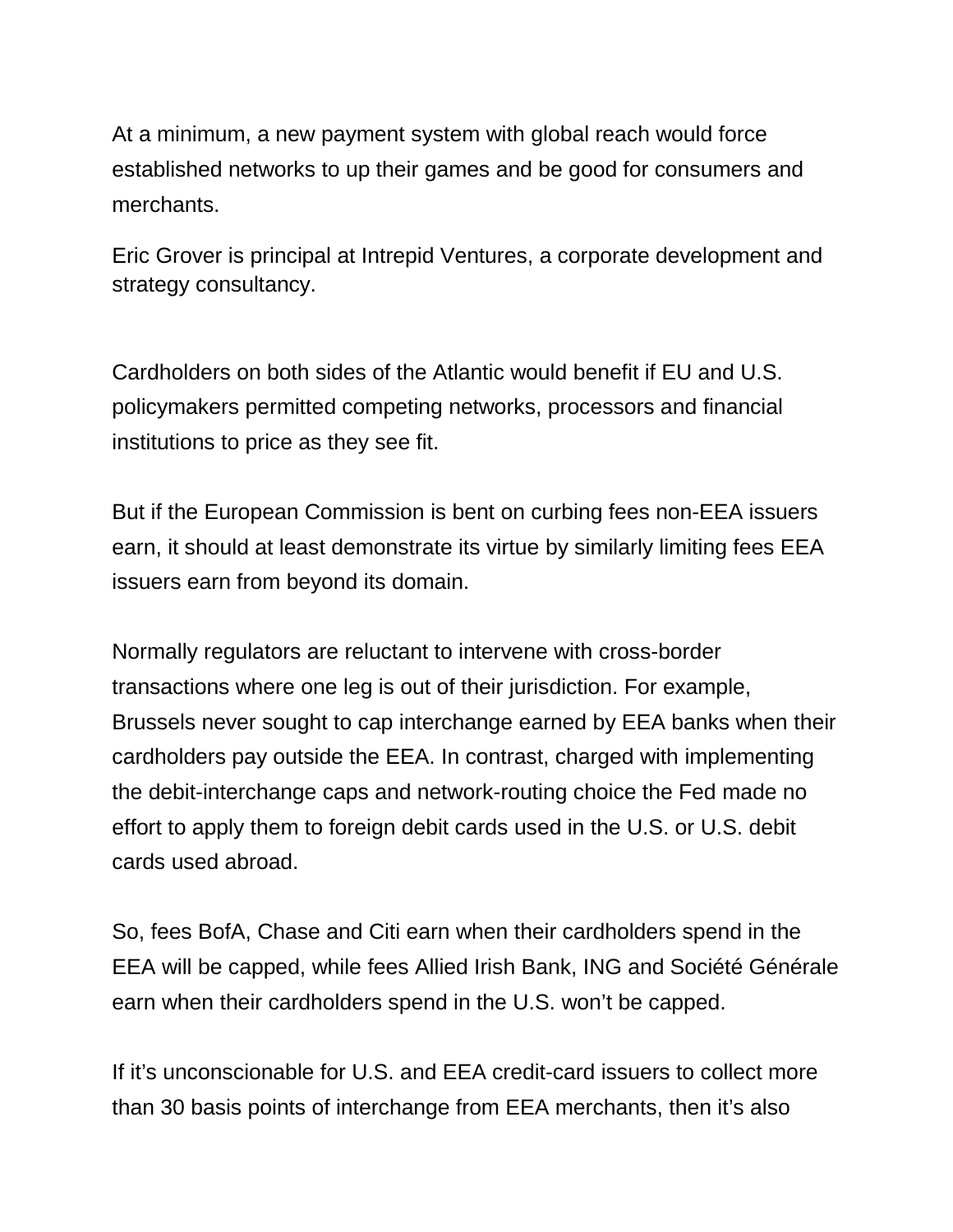unreasonable for EEA issuers to reap free-market interchange from U.S. merchants.

Payment networks such as Mastercard and Visa use interchange to balance participation on both sides of the network. It fuels issuer innovation such as virtual, payroll and health care cards, GPR prepaid cards for the unbanked and underserved, and a smorgasbord of rewards, grace periods and free cards.

Payment-system prices can be set by the market, law or regulators. The most enlightened regulator or legislator can't match the dynamic intelligence of billions of market decisions by consumers, merchants, banks, networks and processors.

Interchange price controls took different paths in the eurozone and the U.S.

EC central planners have had the payment networks and interchange in their crosshairs since at least 1999, when they first initiated a competition case against Visa. In April 2015 the EU passed legislation mandating interchange price ceilings of 30 and 20 basis points on intra-EEA consumer credit and debit card payments.

Starting in October non-EEA Mastercard and Visa cards used at the physical point of sale in the EEA will be subject to the same caps. However, because payment alternatives and mix are different for ecommerce inter-regional card payments, the commission granted higher interchange of 115 and 150 basis points for consumer debit and credit payments respectively.